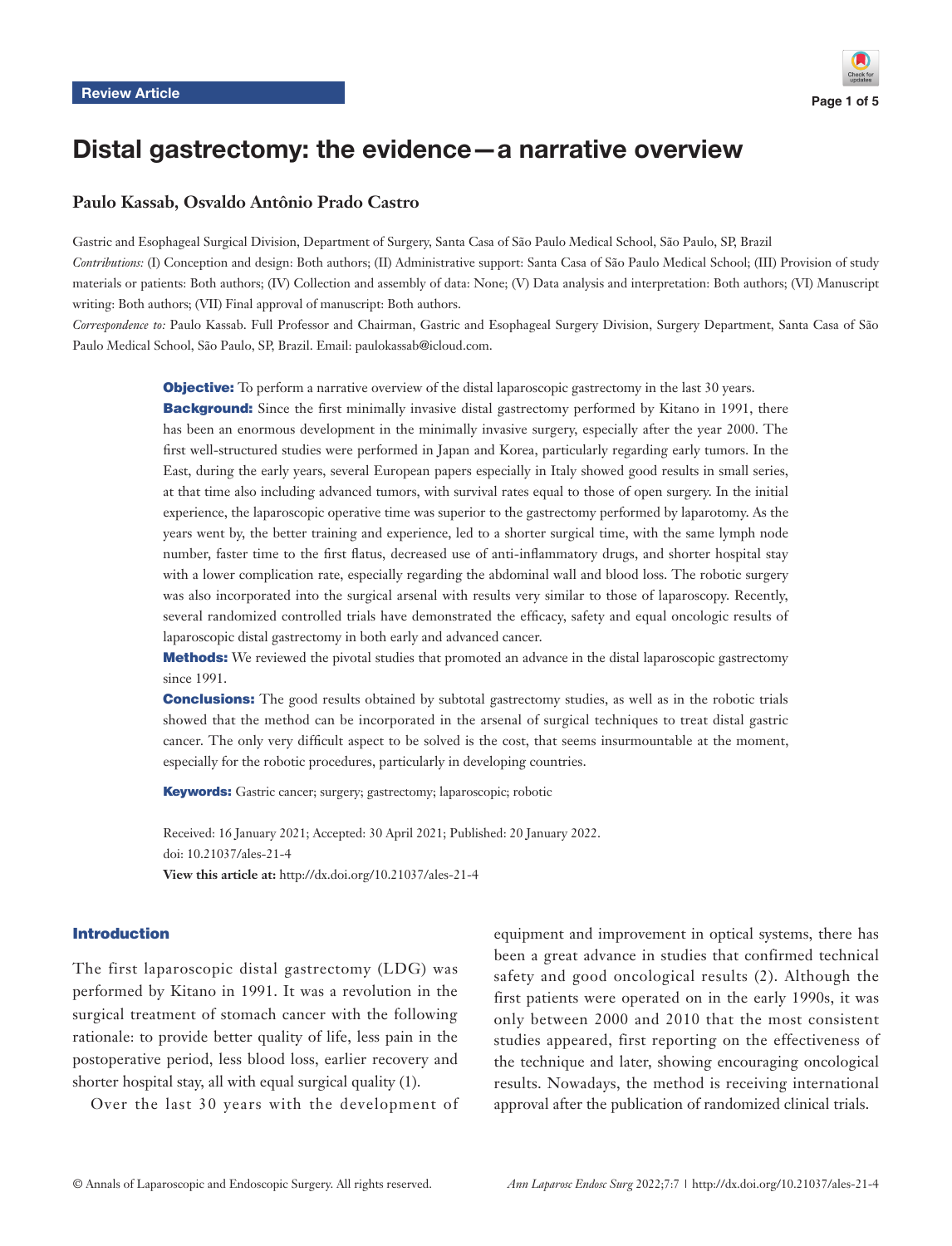Following the same pathway, the robotic distal gastrectomy (RDG) is also receiving attention because of the 3D image, ergonomics with less fatigue to the surgeon, stability of the images and precision (3). On the other hand, the cost is still high, especially for developing countries.

The rationale of this paper is to determine if the minimally invasive distal gastrectomy provides better equal surgical quality and comparable oncologic endpoints.

We present the following article in accordance with the Narrative Review reporting checklist (available at [https://](https://ales.amegroups.com/article/view/10.21037/ales-21-4/rc) [ales.amegroups.com/article/view/10.21037/ales-21-4/rc\)](https://ales.amegroups.com/article/view/10.21037/ales-21-4/rc).

#### **Objective**

To provide a narrative overview of the evolution of minimally invasive distal gastrectomy

## **Methods**

We reviewed through PubMed, the pivotal articles in English language that promoted significant changes in the field related to the development of the laparoscopic and RDG since 1994.

#### LDG for early cancer

Pioneer in the method, Kitano published in 2002 his 10-year experience with 116 cases of laparoscopic assisted distal gastrectomy (LADG). The mean blood loss was 139 mL and the operative time was 234 minutes. The morbidity was very low, with only four major complications: 1 anastomotic leak, 1 pneumonia, 1 anastomotic stenosis and 1 pancreatic injury, without mortality. Among the 116 patients, 115 were alive with a mean follow-up of 45 months (4).

The Japanese Society for Endoscopic Surgery (JSES) published a survey showing that 5,271 LADG were performed in Japan between 1991 and 2003 and 1,525 gastric cancer patients were treated by LADG in 2003. Among the 5,271 patients submitted to LADG, D1+ number 7 lymph nodes was performed in 3,787 (at that time D1 did not include number 7 lymph nodes), 781 underwent a D1+7, 8, 9 nodes dissection and 703 were submitted to D2 (5). In 2008, a study on 167 patients with early cancer showed that, as the laparoscopic surgery approached the completion of the first 100 cases, it presented better results. The surgical time at the beginning was 350 minutes against 230 in open surgery, but after the  $60<sup>th</sup>$  case, it matched this result, reaching 220 minutes. The number of excised lymph nodes, that in the first 20 cases was twenty, against an average of 25 in the open surgery, reached 36 after the 80th case, being significantly higher. Blood loss has always been less in the minimally invasive surgeries since the beginning. There were other benefits, such as faster time to intestinal transit return, less use of anti-inflammatories and shorter hospital stay (6).

A metanalysis published in the United States in 2012 used only high-quality papers that included 3,055 patients submitted to distal gastrectomy. Among those, 1,658 were operated on by means of a minimally invasive access, LDG, and 1,397 through laparotomy [open distal gastrectomy (ODG)]. They observed that LDG was associated with longer operative times and lower overall complications, with a blood loss and hospital stay significantly lower. The mortality rate and major complications were similar. At that time, the patients in the ODG group had a significantly higher number of lymph nodes harvested, but the proportion of patients with less than 15 lymph nodes was similar (7).

In 2013, a Japanese propensity-matched analysis involving more than 9,000 early cancer patients, comparing open versus laparoscopic gastrectomy (LG), showed a small, but significant, reduction in the median hospitalization duration ( $13\times15$  days, P<0.001) and a slight, but nonsignificant, increase in the cost (US  $$21,510 \times U$21,024$ ). There were no differences in mortality, overall morbidity  $(12.9\% \times 12.6\%),$  or 30-day readmission  $(3.2\% \times 3.2\%).$ At this moment, there was a tendency also to employ completely LG with linear stapled anastomosis, instead of a laparoscopic-assisted procedure (8,9).

In 2013, also in Japan, a phase III study (JCOG0912) comparing the open versus LADG showed no differences, indicating that the laparoscopic procedure definitively had its place in the treatment of gastric cancer in the early phases (10).

By the end of the first decade following 2000, the minimally invasive techniques seemed to be well established, especially for early cancers, nevertheless, studies with a larger number of patients and well controlled trials were still lacking. The robotic surgery had also begun to appear as a safe method. There was a rapid increase in the number of patients operated on in Japan and Korea at the same time, while in the West, more papers began to appear.

The Korean researchers gave an extraordinary impulse to the minimally invasive techniques, with a cumulative number of approximately 14,000 laparoscopic gastrectomies performed in Korea between 1995 and 2009. They presented several studies showing the safety and good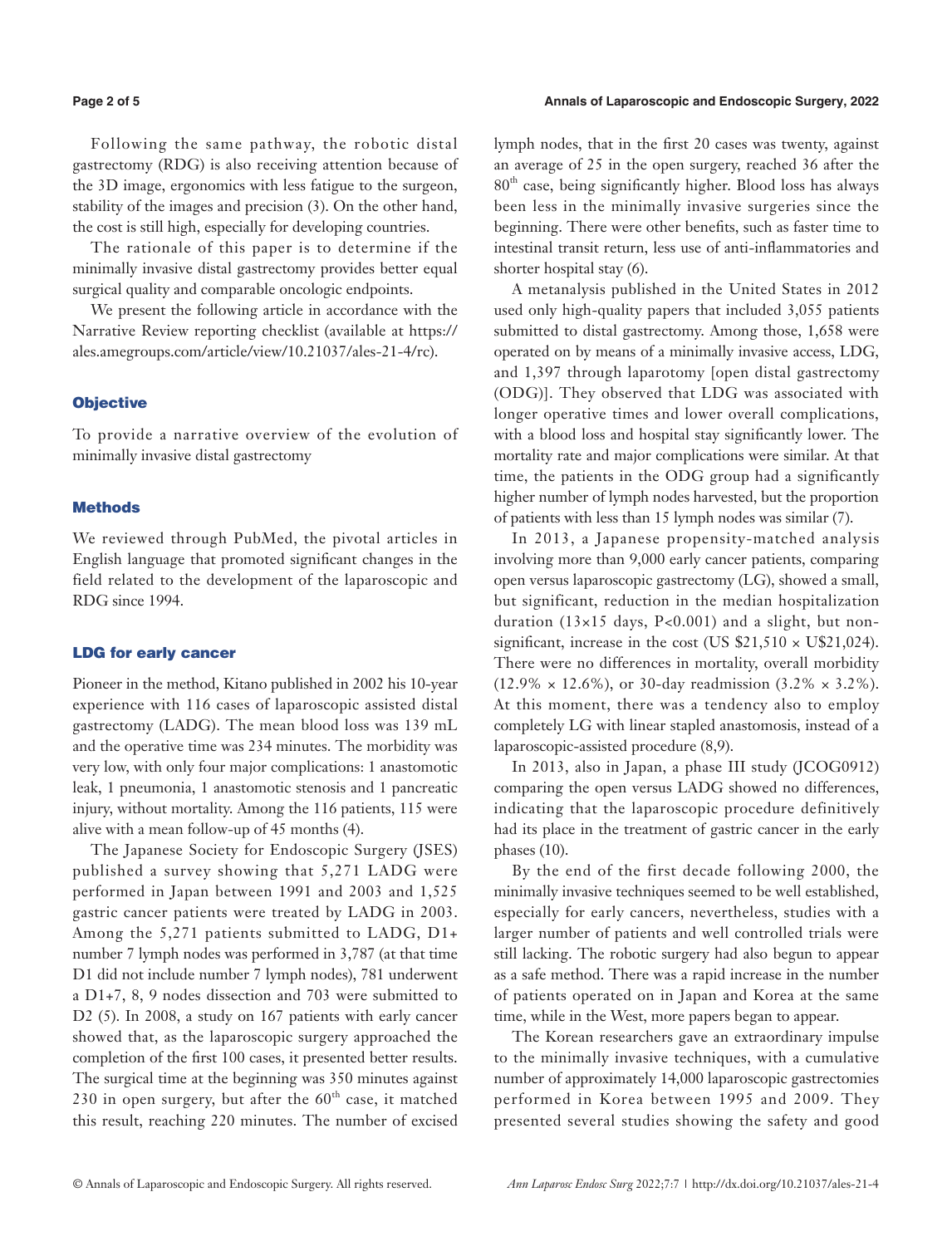#### **Annals of Laparoscopic and Endoscopic Surgery, 2022 Page 3 of 5**

results of the minimally invasive techniques. After 2001, they created the Korean Laparoscopic Gastrointestinal Surgery Study Group (KLASS) which promoted several randomized trials, some of them recently published (11).

The KLASS group, comprised of 15 surgeons from 13 hospitals, recently published the results of a prospective randomized clinical trial (KLASS-01) only analyzing LDG and ODG in clinical stage I gastric cancers. Patients were randomly assigned to LDG (n=705) or ODG (n=711). The 5-year survival rates were the same between the 2 groups (97.1% LDG, 97.2% in ODG) (12). Shortly after this, another trial (JCOG 0912) was published. In that series with 33 participating institutions, they included only stages IA and IB in a non-inferiority, phase 3, randomized controlled trial, also analyzing only distal gastrectomy. The 921 patients were assigned through a randomization (1:1) to receive ODG  $(n=459)$  or LADG  $(n=462)$ . Among those, 912 (99%) had the assigned surgery. The 5-year relapsefree survival was 94.0% in the ODG group and 95.1% in the LADG group, showing that LADG was non-inferior to ODG for relapse-free survival (13).

#### Distal LG for advanced cancer

While in the East the studies involved mainly early tumors, in the West, Huscher *et al*. published in Italy, in 2005, a prospective randomized study, in which they compared 30 patients undergoing LDG, with 29 patients undergoing open gastrectomy. Almost 70% of the cases underwent D2 lymphadenectomy in both groups and in this series, there were also advanced neoplasms (only approximately 20% of the cases were of early tumors); the groups were comparable. As in previous studies, the mortality rate was the same (6.7% for open surgery and 3.3% for laparoscopic surgery). Morbidity was similar with a rate of 27.6% in the group undergoing open surgery, against 23.3% in patients undergoing LG. The overall survival for patients undergoing open surgery was 55.7% in five years and the disease-free survival was 54.8%. In those who underwent minimally invasive surgery, 58.8% and 57.3%, respectively (14).

In 2010, another Italian group published a series of 70 distal cancers (37 early and 33 advanced tumors), operated on by minimally invasive surgery, 52 by laparoscopy and 18 through robotic access. The overall 3-year survival was 85% for LG and 78% for robotic gastrectomy (RG) (non-significant). The overall 5-year survival was 81% (97% for early cancers and 67% for advanced) (15).

Shortly after this, a randomized trial comparing open versus LG was published. Although there were only 35 patients in the subtotal gastrectomy group, the 5-year survival rate was 54.5% for the laparoscopic procedures and 56% for the open surgeries (16).

In Brazil, we presented 148 cases of LG with 53.3% of advanced cases among them, 98 being subtotal laparoscopic gastrectomies with more than 30 lymph nodes dissected per case, an acceptable morbidity (22.3%) and no mortality in the subtotal gastrectomies (17).

In 2020, the KLASS-2 study was published. This time they analyzed the LDG compared to the ODG regarding locally advanced tumors, with another randomized controlled trial. The goal was the three-year survival rate in 492 patients submitted to LDG and 482 submitted to ODG. The laparoscopy group presented fewer early complications (15.7%  $\times$  23.4%, P=0.0027), as well as fewer late complications  $(4.7\% \times 9.5\%, P=0.0038)$ . The 3-year disease-free survival was 80.3% in the LDG and 81.3% in the ODG (P=0.726). They concluded that LDG can be a standard surgery for locally advanced gastric cancer (18).

# RDG

Although robotic surgery has been used more frequently since 2005, after 2010 the studies started to be more frequent and more consistent. There was evidence that after the first cases, robotic surgery presented the same results as laparoscopic surgery. The learning curve comparing the first 100 cases of robotic surgery with 282 cases of laparoscopic surgery, revealed that the surgical time, which in the beginning was longer in robotic operations, was equal after the first 20 cases. The blood loss was always lower in the robotic access and the complication rates were the same, even in the initial periods (19).

The RG had the same efficacy as the open or laparoscopic gastrectomies, with a good number of dissected lymph nodes—40, with the same morbidity and mortality, with higher costs, but at that time the long-term studies were not yet available (20,21). For the robotic procedures, An *et al*. in Korea showed that after 25 gastrectomies the surgeons reached a plateau, indicating that the learning curve was already finished. In the initial cases the duration of the gastrectomy was 420.8 minutes and for the later cases, it was 281.7 minutes (P<0.001). The console time was 247.1 minutes for the early cases and 168.6 minutes for the later cases (P<0.001) (22). Also in Korea, a 7-year experience with 232 RDG revealed that there was a tendency towards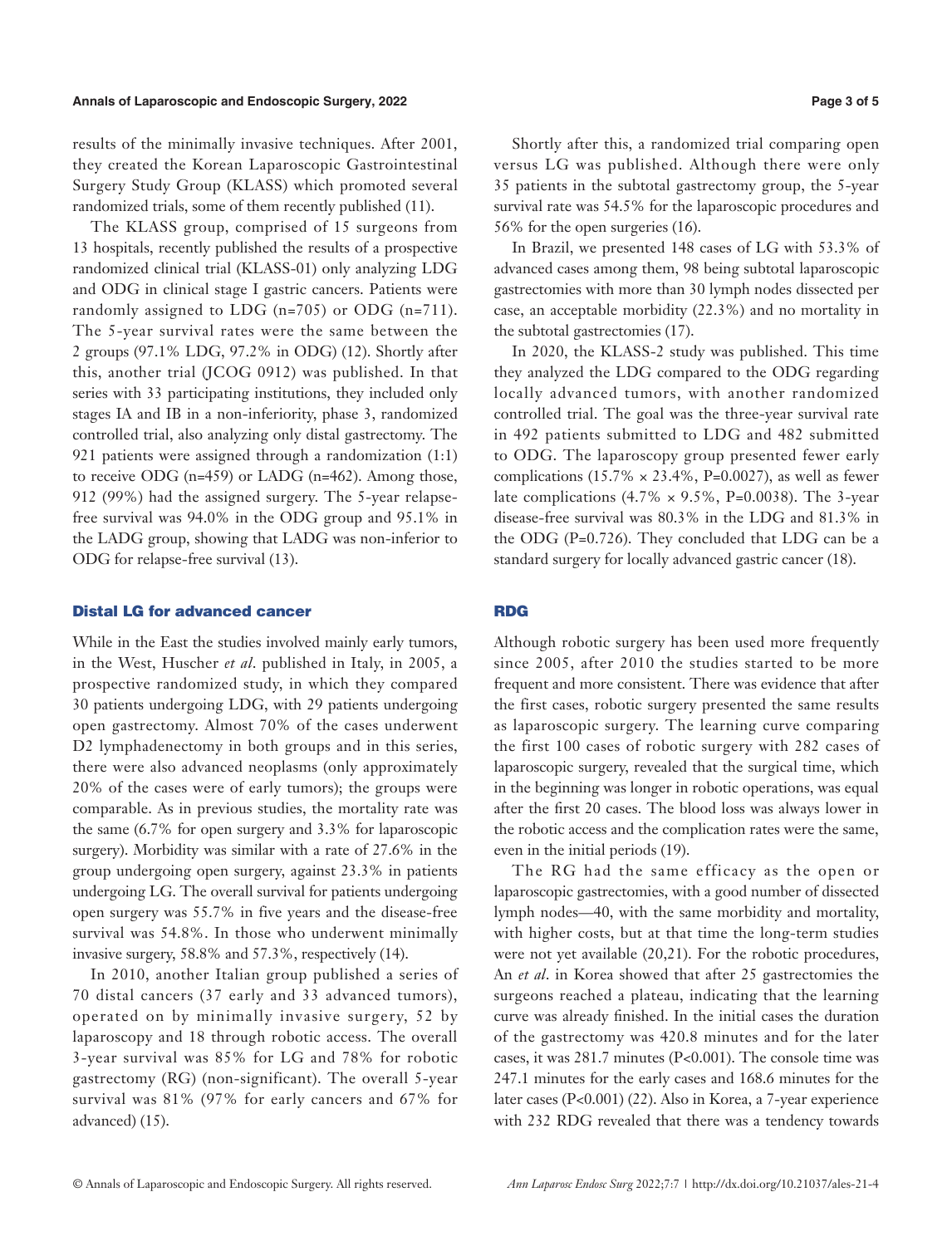longer operations using the robotic access, compared to 809 LDGs, even after 5 years of experience. When they compared the morbidity, it was not different, suggesting that the RDG may not surpass the LDG, even after experience acquired over the years (23).

In 2017, Tokunaga *et al*. showed that the RG was two times more expensive and did not show oncologic advantages (24). In a metanalysis Liao *et al*. analyzed 3,410 gastric cancer patients, comparing long-term oncologic outcomes between laparoscopic and robotic gastrectomies, and did not find significant differences in the overall survival, disease-free survival, recurrence-free survival and recurrence rate. The length of the hospital stay, complication rate, 30-day mortality rates and rate of conversion to open surgery were comparable in the two techniques (25).

Obama *et al*. analyzed retrospectively though a propensity-scored matched cohort, 311 cases of RG, compared to 311 LGs, among which were 229 RDGs and 233 LDGs. The 5-year survival and free-disease survival rates were the same, as well as the pattern of recurrence, showing that the RG can be used safely (26).

# Future perspectives

Nowadays, the evidence shows that the LADG and RADG can be performed safely, from the oncologic point of view, nevertheless, the problem of the costs of robotic systems has yet to be solved.

The most critical problem to be immediately solved in the robotic surgery is the cost. We believe that with the fall of the patent and the diversification of the industries fabricating new devices, the cost will be lower than today. Besides the comfort to the surgeon, the theoretical advantages of the robotic surgery over the laparoscopic surgery are still lacking reliable evidence. We think that the lack of tactical perception is a problem to be solved in the future.

In this scenario, we believe that the three methods, open, laparoscopic and RG will still be used for a long time, depending on the financial and technologic possibilities of the service where the surgery is being performed. In developing countries, RG will only be performed at reference centers.

# Acknowledgments

*Funding*: None.

## Footnote

*Provenance and Peer Review*: This article was commissioned by the Guest Editors (Stefano Rausei and Simone Giacopuzzi) for the series "Minimally Invasive Surgery and Gastric Cancer: Where Are We Now?" published in *Annals of Laparoscopic and Endoscopic Surgery*. The article has undergone external peer review.

*Reporting Checklist*: The authors have completed the Narrative Review reporting checklist. Available at [https://](https://ales.amegroups.com/article/view/10.21037/ales-21-4/rc) [ales.amegroups.com/article/view/10.21037/ales-21-4/rc](https://ales.amegroups.com/article/view/10.21037/ales-21-4/rc)

*Conflicts of Interest*: Both authors have completed the ICMJE uniform disclosure form (available at [https://ales.](https://ales.amegroups.com/article/view/10.21037/ales-21-4/coif) [amegroups.com/article/view/10.21037/ales-21-4/coif\)](https://ales.amegroups.com/article/view/10.21037/ales-21-4/coif). The series "Minimally Invasive Surgery and Gastric Cancer: Where Are We Now?" was commissioned by the editorial office without any funding or sponsorship. The authors have no other conflicts of interest to declare.

*Ethical Statement:* The authors are accountable for all aspects of the work in ensuring that questions related to the accuracy or integrity of any part of the work are appropriately investigated and resolved.

*Open Access Statement:* This is an Open Access article distributed in accordance with the Creative Commons Attribution-NonCommercial-NoDerivs 4.0 International License (CC BY-NC-ND 4.0), which permits the noncommercial replication and distribution of the article with the strict proviso that no changes or edits are made and the original work is properly cited (including links to both the formal publication through the relevant DOI and the license). See: [https://creativecommons.org/licenses/by-nc-nd/4.0/.](https://creativecommons.org/licenses/by-nc-nd/4.0/)

#### **References**

- 1. Kitano S, Isso Y, Moriyama M, et al. Laparoscopy-assisted Billroth I gastrectomy. Surg Laparosc Endosc 1994;4:146-8.
- 2. Zeng YK, Yang ZL, Peng JS, et al. Laparoscopy-assisted versus open distal gastrectomy for early gastric cancer: evidence from randomized and nonrandomized clinical trials. Ann Surg 2012;256:39-52.
- 3. Makuuchi R, Kamiya S, Tanizawa Y, et al. Robotic surgery for gastric cancer. Mini-invasive Surg 2019;3:11.
- 4. Kitano S, Shiraishi N, Kakisako K, et al. Laparoscopyassisted Billroth-I gastrectomy (LADG) for cancer: our 10